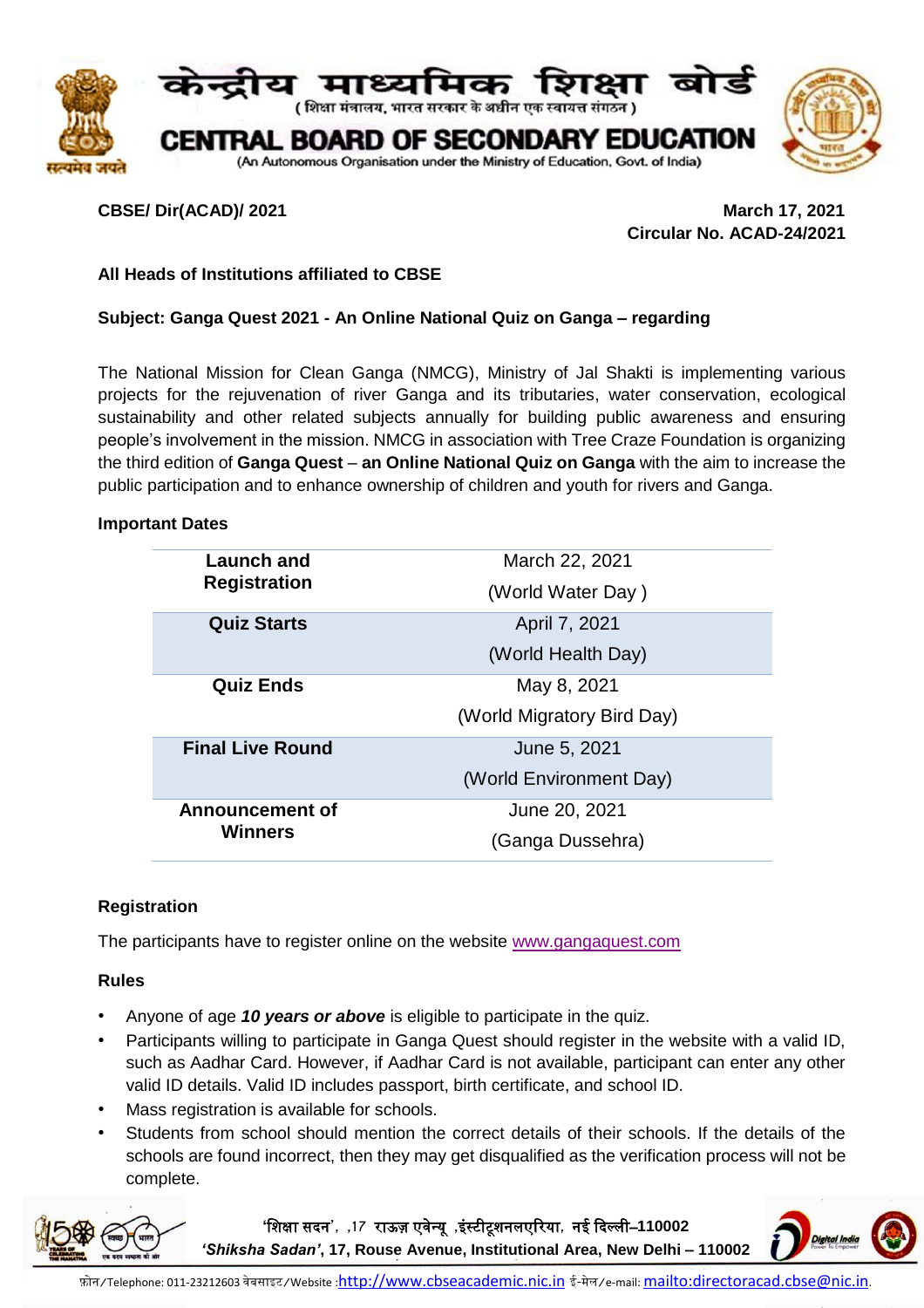

Since the quiz is online, participants must ensure accessibility to computer and Internet connectivity with a minimum speed of 512 Kbps.

# **Awards**

• The winners will be awarded with exciting prizes and the schools with maximum participation will also be duly recognized.

The complete guidelines are available on the website [www.gangaquest.com](http://www.gangaquest.com/) For any queries, please contact at +91 8826276004 or email at [info@gangaquest.com](mailto:info@gangaquest.com)

School Heads are requested to motivate their students and other stakeholders to participate in the quiz.

**Dr. Joseph Emmanuel Director (Academics)**

# **Copy to the respective Heads of Directorates, Organizations and Institutions as indicated below with a request to disseminate the information to all the schools under their jurisdiction:**

- 1. The Commissioner, Kendriya Vidyalaya Sangathan, 18-Institutional Area, Shaheed Jeet Singh Marg, New Delhi-16
- 2. The Commissioner, Navodaya Vidyalaya Samiti, B-15, Sector-62, Institutional Area, Noida201309
- 3. The Director of Education, Directorate of Education, Govt. of NCT of Delhi, Old Secretariat, Delhi-110 054
- 4. The Director of Public Instructions (Schools), Union Territory Secretariat, Sector 9, Chandigarh-160017
- 5. The Director of Education, Govt. of Sikkim, Gangtok, Sikkim –737101
- 6. The Director of School Education, Govt. of Arunachal Pradesh, Itanagar –791 111
- 7. The Director of Education, Govt. of A&N Islands, Port Blair 744101
- 8. The Director of Education, S.I.E., CBSE Cell, VIP Road, Junglee Ghat, P.O. 744103, A&N Island
- 9. The Director, Central Tibetan School Administration, ESSESS Plaza, Community Centre, Sector 3, Rohini
- 10. The Additional Director General of Army Education, A –Wing, Sena Bhawan, DHQ, PO, New Delhi-110001
- 11. The Secretary AWES, Integrated Headquarters of MoD (Army), FDRC Building No. 202,Shankar Vihar (Near APS), Delhi Cantt-110010
- 12. The Under Secretary (Sch.3), Department of School Education and Literacy, Ministry of Education, Govt. of India, Shastri Bhawan, New Delhi-01
- 13. All Regional Directors/Regional Officers of CBSE with the request to send this circular to all the Heads of the affiliated schools of the Board in their respective regions
- 14. All Joint Secretary/ Deputy Secretary/ Assistant Secretary / Analyst, CBSE
- 15. All Head(s)/ In-Charge(s), Centre of Excellence, CBSE
- 16. In charge IT Unit with the request to put this circular on the CBSE Academic website
- 17. In-Charge, Library
- 18. The Head (Media & Public Relations), CBSE
- 19. DS to Chairman, CBSE
- 20. SPS to Secretary, CBSE



**'**शिक्षा सदन**', ,17** राऊज़ एवेन्यू **,**इंस्टीटूिनलएररया**,** नई ददल्ली–**110002** 

*'Shiksha Sadan'***, 17, Rouse Avenue, Institutional Area, New Delhi – 110002**